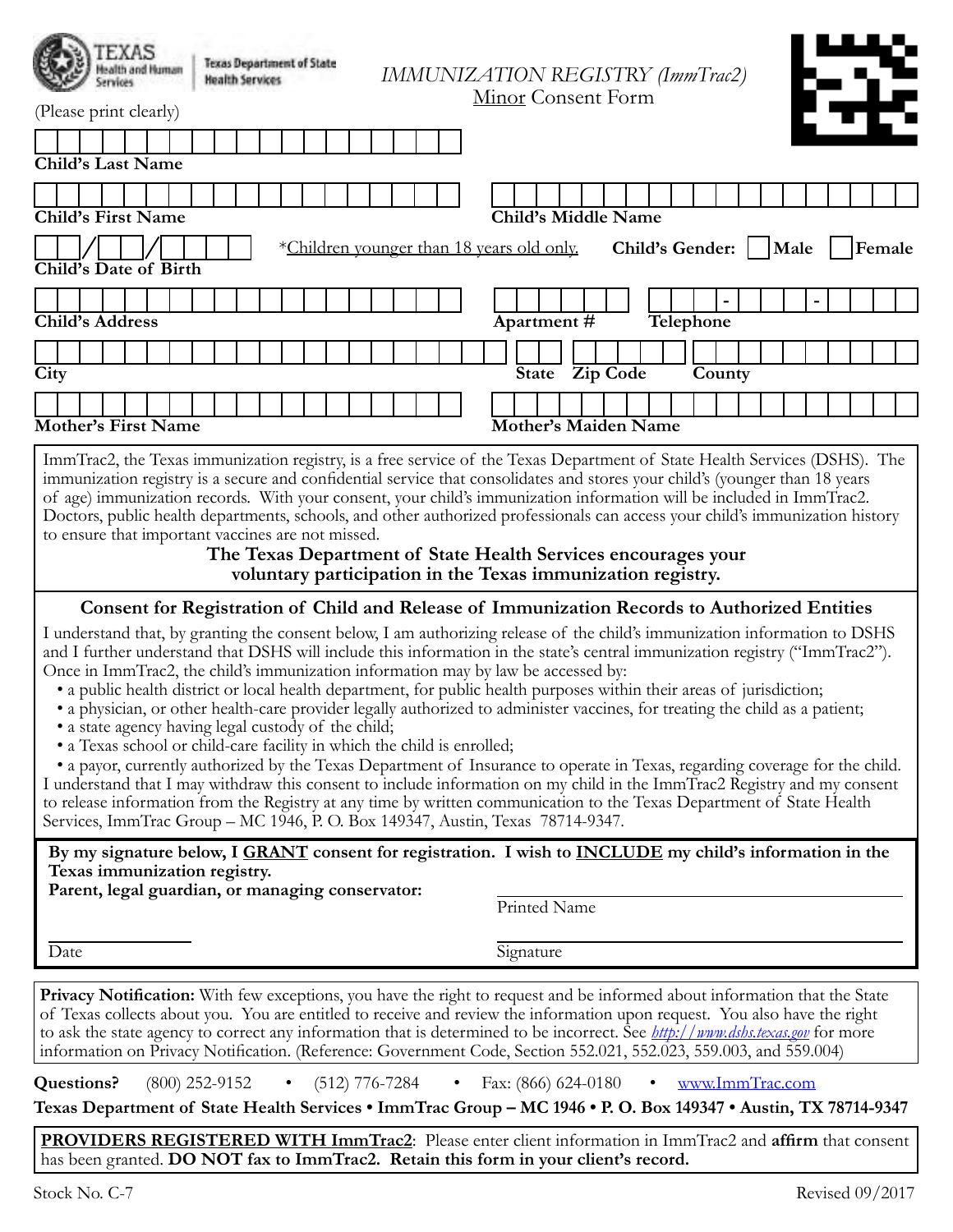

220 E. Evergreen St.

Sherman, TX 75090

Phone: 903-202-2900

Fax: 903-202-2901

## **Parental Authorization for Treatment of a Minor**

| Parent/Guardian Name                                                                                                                                                                                                                                                                                                                                                                                              | Patient's Name                         | , а |
|-------------------------------------------------------------------------------------------------------------------------------------------------------------------------------------------------------------------------------------------------------------------------------------------------------------------------------------------------------------------------------------------------------------------|----------------------------------------|-----|
| minor child born on $\frac{1}{\sqrt{1-\frac{1}{\sqrt{1-\frac{1}{\sqrt{1-\frac{1}{\sqrt{1-\frac{1}{\sqrt{1-\frac{1}{\sqrt{1-\frac{1}{\sqrt{1-\frac{1}{\sqrt{1-\frac{1}{\sqrt{1-\frac{1}{\sqrt{1-\frac{1}{\sqrt{1-\frac{1}{\sqrt{1-\frac{1}{\sqrt{1-\frac{1}{\sqrt{1-\frac{1}{\sqrt{1-\frac{1}{\sqrt{1-\frac{1}{\sqrt{1-\frac{1}{\sqrt{1-\frac{1}{\sqrt{1-\frac{1}{\sqrt{1-\frac{1}{\sqrt{1-\frac{1}{\sqrt{1-\frac$ |                                        |     |
| Name of authorized individual/relation                                                                                                                                                                                                                                                                                                                                                                            | Name of authorized individual/relation |     |
| Name of authorized individual/relation                                                                                                                                                                                                                                                                                                                                                                            | Name of authorized individual/relation |     |
| To give consent for the medical treatment of the above-named child for any condition that he/she may<br>encounter and to give consent for all well child checkups, including vaccinations, at Texoma Physicians                                                                                                                                                                                                   |                                        |     |

Group, PLLC. I also authorize the providers within the group to give information to the individual(s) named above regarding the diagnosis, plan of treatment and any information necessary for the care of the above-named child. I hereby release Texoma Physicians Group, PLLC of any liability regarding the release of this information on the above-named child.

Optional: I hereby authorize my child (ages 16 years and up only) to receive medical treatment without an authorized person accompanying him/her. \_\_

Initial

Executed this \_\_\_\_\_\_\_\_\_\_\_\_ day of \_\_\_\_\_\_\_\_\_\_, 20\_\_\_\_\_.

\_\_\_\_\_\_\_\_\_\_\_\_\_\_\_\_\_\_\_\_\_\_\_\_\_\_\_\_\_\_\_\_\_\_\_ PRINT – Parent/Guardian Name

\_\_\_\_\_\_\_\_\_\_\_\_\_\_\_\_\_\_\_\_\_\_\_\_\_\_\_\_\_\_\_\_\_\_\_ SIGNATURE – Parent/Guardian Name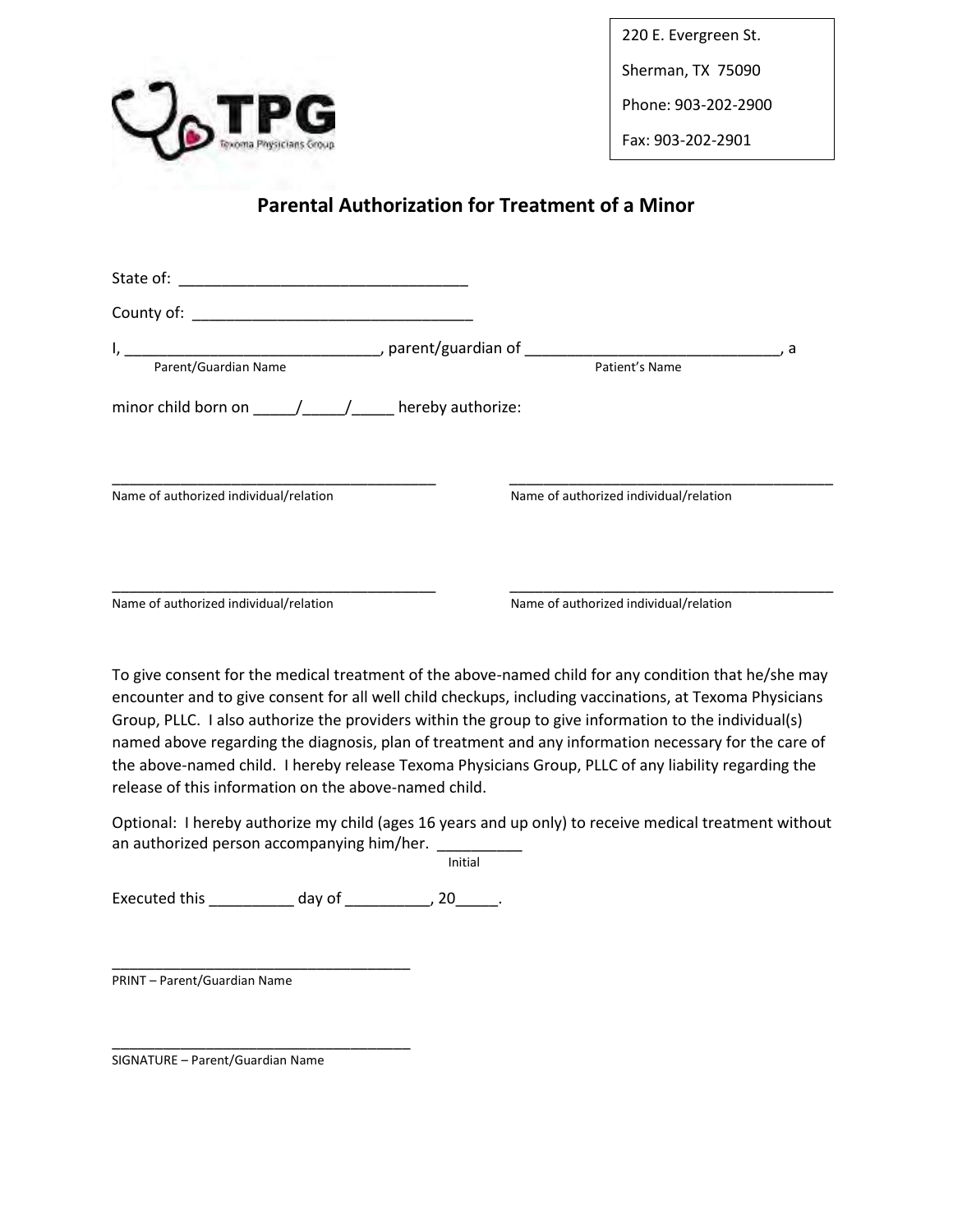

# Pediatric and Adolescent Medicine Patient Registration Form

|                                                                                                                                                                                                                                                                                                                                                                                                                                                                                                                                                                                                                                                  |                           |                                            |                        | <b>PATIENT INFORMATION</b> (Please Print ONLY) |       |                                                          |                        |                   |                                                           |                                 |                             |  |
|--------------------------------------------------------------------------------------------------------------------------------------------------------------------------------------------------------------------------------------------------------------------------------------------------------------------------------------------------------------------------------------------------------------------------------------------------------------------------------------------------------------------------------------------------------------------------------------------------------------------------------------------------|---------------------------|--------------------------------------------|------------------------|------------------------------------------------|-------|----------------------------------------------------------|------------------------|-------------------|-----------------------------------------------------------|---------------------------------|-----------------------------|--|
| <b>Patient's Last Name:</b>                                                                                                                                                                                                                                                                                                                                                                                                                                                                                                                                                                                                                      |                           | <b>First Name:</b>                         |                        |                                                | M.I.: | <b>Birth Date:</b>                                       |                        |                   | Sex:  Male  Female<br>Age:<br><b>Social Security No.:</b> |                                 |                             |  |
| <b>Street Address:</b>                                                                                                                                                                                                                                                                                                                                                                                                                                                                                                                                                                                                                           |                           |                                            | City:                  |                                                |       | State:                                                   |                        | ZIP:              | $\prime$                                                  |                                 | <b>Home Phone No.:</b>      |  |
| Other family members treated here:                                                                                                                                                                                                                                                                                                                                                                                                                                                                                                                                                                                                               |                           |                                            |                        |                                                |       |                                                          |                        |                   |                                                           |                                 |                             |  |
|                                                                                                                                                                                                                                                                                                                                                                                                                                                                                                                                                                                                                                                  |                           |                                            |                        | PARENT(S) / LEGAL GUARDIAN INFORMATION         |       |                                                          |                        |                   |                                                           |                                 |                             |  |
| <b>Mother's Last Name:</b>                                                                                                                                                                                                                                                                                                                                                                                                                                                                                                                                                                                                                       |                           |                                            | <b>First Name:</b>     |                                                |       | <b>Birth Date:</b><br>M.I.:                              |                        |                   |                                                           | <b>Social Security No.:</b>     |                             |  |
| Street Address: (or same as above)                                                                                                                                                                                                                                                                                                                                                                                                                                                                                                                                                                                                               |                           |                                            | <b>Home Phone No.:</b> |                                                |       | <b>Work Phone No.:</b>                                   |                        |                   |                                                           | <b>Cell Phone No.:</b>          |                             |  |
| Occupation:                                                                                                                                                                                                                                                                                                                                                                                                                                                                                                                                                                                                                                      | Employer:                 |                                            |                        |                                                |       | Name of Spouse: (if not<br><b>Father/Legal Guardian)</b> |                        |                   |                                                           |                                 |                             |  |
| <b>Father's Last Name:</b>                                                                                                                                                                                                                                                                                                                                                                                                                                                                                                                                                                                                                       |                           |                                            | <b>First Name:</b>     |                                                |       |                                                          |                        | M.I.: Birth Date: |                                                           | <b>Social Security No.:</b>     |                             |  |
| Street Address:  Check here if same as<br>above                                                                                                                                                                                                                                                                                                                                                                                                                                                                                                                                                                                                  |                           |                                            | <b>Home Phone No.:</b> |                                                |       |                                                          | <b>Work Phone No.:</b> |                   |                                                           | <b>Cell Phone No.:</b>          |                             |  |
| Occupation:                                                                                                                                                                                                                                                                                                                                                                                                                                                                                                                                                                                                                                      | Employer:                 |                                            |                        |                                                |       | Name of Spouse: (if not<br>Mother/Legal guardian)        |                        |                   |                                                           |                                 |                             |  |
|                                                                                                                                                                                                                                                                                                                                                                                                                                                                                                                                                                                                                                                  |                           |                                            |                        | INSURANCE INFORMATION                          |       |                                                          |                        |                   |                                                           |                                 |                             |  |
| <b>Primary Ins.</b><br><b>YES</b><br><b>NO</b>                                                                                                                                                                                                                                                                                                                                                                                                                                                                                                                                                                                                   | <b>Policy Holder:</b>     |                                            |                        |                                                |       | <b>Relationship to Patient:</b>                          |                        |                   |                                                           |                                 |                             |  |
| Insurance Company:                                                                                                                                                                                                                                                                                                                                                                                                                                                                                                                                                                                                                               | <b>Insurance Address:</b> |                                            |                        |                                                |       |                                                          |                        |                   |                                                           |                                 | <b>Insurance Phone No.:</b> |  |
| Member/Subscriber ID:                                                                                                                                                                                                                                                                                                                                                                                                                                                                                                                                                                                                                            |                           | Group/Plan<br>Deductible:<br>Number:<br>\$ |                        |                                                |       |                                                          |                        |                   |                                                           | Co-Payment:                     |                             |  |
| <b>Secondary Ins:</b><br><b>YES</b><br>NO.                                                                                                                                                                                                                                                                                                                                                                                                                                                                                                                                                                                                       |                           | <b>Policy Holder:</b>                      |                        |                                                |       |                                                          |                        |                   |                                                           | <b>Relationship to Patient:</b> |                             |  |
| <b>Insurance Address:</b><br><b>Insurance Company:</b>                                                                                                                                                                                                                                                                                                                                                                                                                                                                                                                                                                                           |                           |                                            |                        |                                                |       |                                                          |                        |                   |                                                           | <b>Insurance Phone No.:</b>     |                             |  |
| <b>Member/Subscriber ID:</b>                                                                                                                                                                                                                                                                                                                                                                                                                                                                                                                                                                                                                     |                           | Group/Plane<br>\$<br>Number:               |                        |                                                |       | Deductible:                                              |                        |                   |                                                           |                                 | <b>Co-Payment</b>           |  |
|                                                                                                                                                                                                                                                                                                                                                                                                                                                                                                                                                                                                                                                  |                           |                                            |                        | IN CASE OF EMERGENCY                           |       |                                                          |                        |                   |                                                           |                                 |                             |  |
| <b>Cell Phone No.:</b><br>friend / relative<br>(not living at same<br><b>Relationship to patient:</b><br><b>Work Phone No.:</b><br>Name of<br>≞ address):                                                                                                                                                                                                                                                                                                                                                                                                                                                                                        |                           |                                            |                        |                                                |       |                                                          |                        |                   |                                                           |                                 |                             |  |
|                                                                                                                                                                                                                                                                                                                                                                                                                                                                                                                                                                                                                                                  |                           |                                            |                        | <b>CONSENT</b>                                 |       |                                                          |                        |                   |                                                           |                                 |                             |  |
| The above information is true to the best of my knowledge. I give consent for treatment and authorize that my insurance benefits for covered<br>services be paid directly to Texoma Physicians <i>G</i> roup PLLC. I understand that I am financially responsible for any balance or service not<br>covered by my insurance company. I authorize the Group and/or the insurance company to release any information required to process my<br>claim. I also authorize a copy of this Consent to be used in lieu of the original. I further authorize the release of private health information to<br>other providers involved in my child's care. |                           |                                            |                        |                                                |       |                                                          |                        |                   |                                                           |                                 |                             |  |